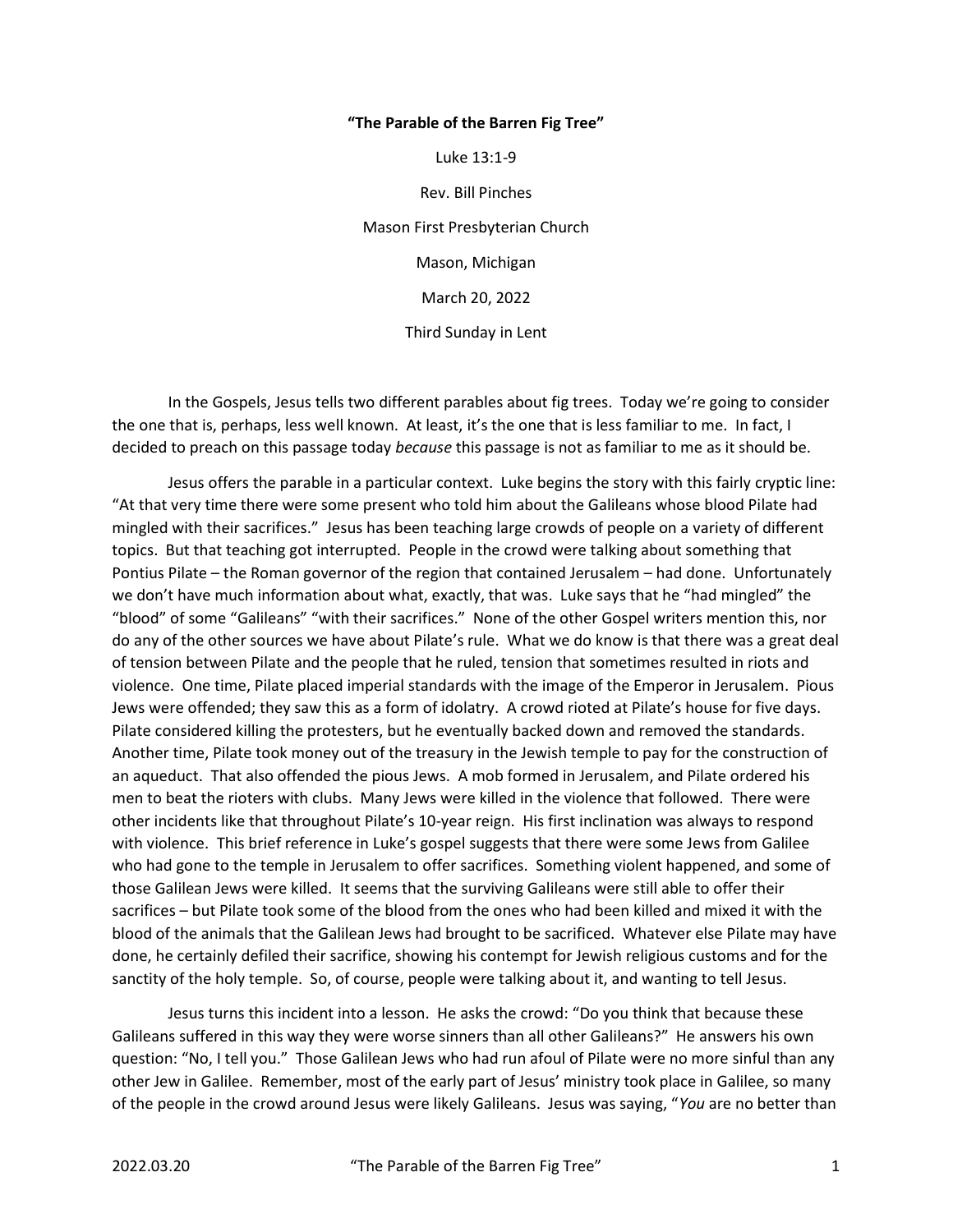those people who suffered because of what Pilate." Don't think of yourselves as morally superior, because you are not. "Unless you repent," Jesus says, "you will all perish as they did."

 I have a feeling that the people who were talking about what Pilate had done were wanting Jesus to denounce Pilate. I suspect they were surprised when Jesus turned the story on them.

 Jesus then brings up another incident: "Or those eighteen who were killed when the tower of Siloam fell on them—do you think that they were worse offenders than all the others living in Jerusalem?" He's referring to a second event that we know practically nothing about. The fall of the tower of Siloam is not mentioned anywhere else in the New Testament, or in any other historical sources from that time. What we know there was a pool in Jerusalem called the "pool of Siloam;" that's where Jesus told the man who had been born blind to go wash himself in order to regain his sight, in the Gospel of John. We also know that the wall surrounding Jerusalem bent inward near the pool of Siloam, and that the city wall had towers stationed along it in various places. So it sounds like there was a tower on the city wall near the pool of Siloam, and it was called the "tower of Siloam," and at some point, probably during the early part of Jesus' ministry, it collapsed. Such things happen from time to time; it's really no different than the stories we hear today of bridges that collapse when they are no longer structurally sound. Sometimes structural collapses like that kill people. When the tower of Siloam fell, 18 people died. Jesus asks the crowd if those 18 people "were worse offenders than all the others living in Jerusalem." Were they being punished because of their sins? Sometimes people think that, of course; sometimes people think that when bad things happen, it's some form of punishment from God.

 But Jesus' point is that no, those 18 people who died were not any worse sinners than anyone else who was living in Jerusalem when the tower fell. Just because they died tragically didn't mean that God was less pleased with them than with any other people. The crowds needed to get that idea out of their mind. Jesus says, "No, I tell you; but unless you repent, you will all perish as they did." What Jesus is saying to the crowd is that they need to be more focused on their own moral failures than the moral failures of other people. Stop thinking about how sinful the people whom Pilate killed may or may not have been – stop thinking about how sinful the people who died when the tower fell may or may not have been – and instead, *start* thinking about your *own* sins, the ways you fail or disappoint God.

 It is the season of Lent. A time for inward reflection, for a renewed attention to all the ways that we all, each one of us, individually, sin against God. We have a tendency of pointing fingers, of pointing out all the flaws we see in other people. Jesus invites us to point the finger at our self.

 That is the backdrop that leads into the parable that Jesus tells. It's a fairly simple parable. There is a fig tree, and a vineyard owner, and a gardener who works for the owner. Jesus begins: "A man had a fig tree planted in his vineyard." Fig trees are native to the Holy Land; they are one of seven agricultural products that grew plentifully in the land, and figs were a regular part of people's daily diet. Grapes were too. So there would have been nothing unusual about planting a fig tree in a vineyard, and under normal circumstances there's no reason why a fig tree wouldn't have produced an abundant amount of fruit, especially if it was tended by a gardener. But, as Jesus explains, the owner of the vineyard "came looking for fruit on it and found none." This happened repeatedly, over a period of three years. Finally the owner of the vineyard confronts the gardener: "See here! For three years I have come looking for fruit on this fig tree, and still I find none. Cut it down! Why should it be wasting the soil?" The vineyard owner has had enough; he wants to see real fruit, taste some real figs; and if this tree can't produce it, then the only sensible thing to do is replace the tree with one that will bear fruit.